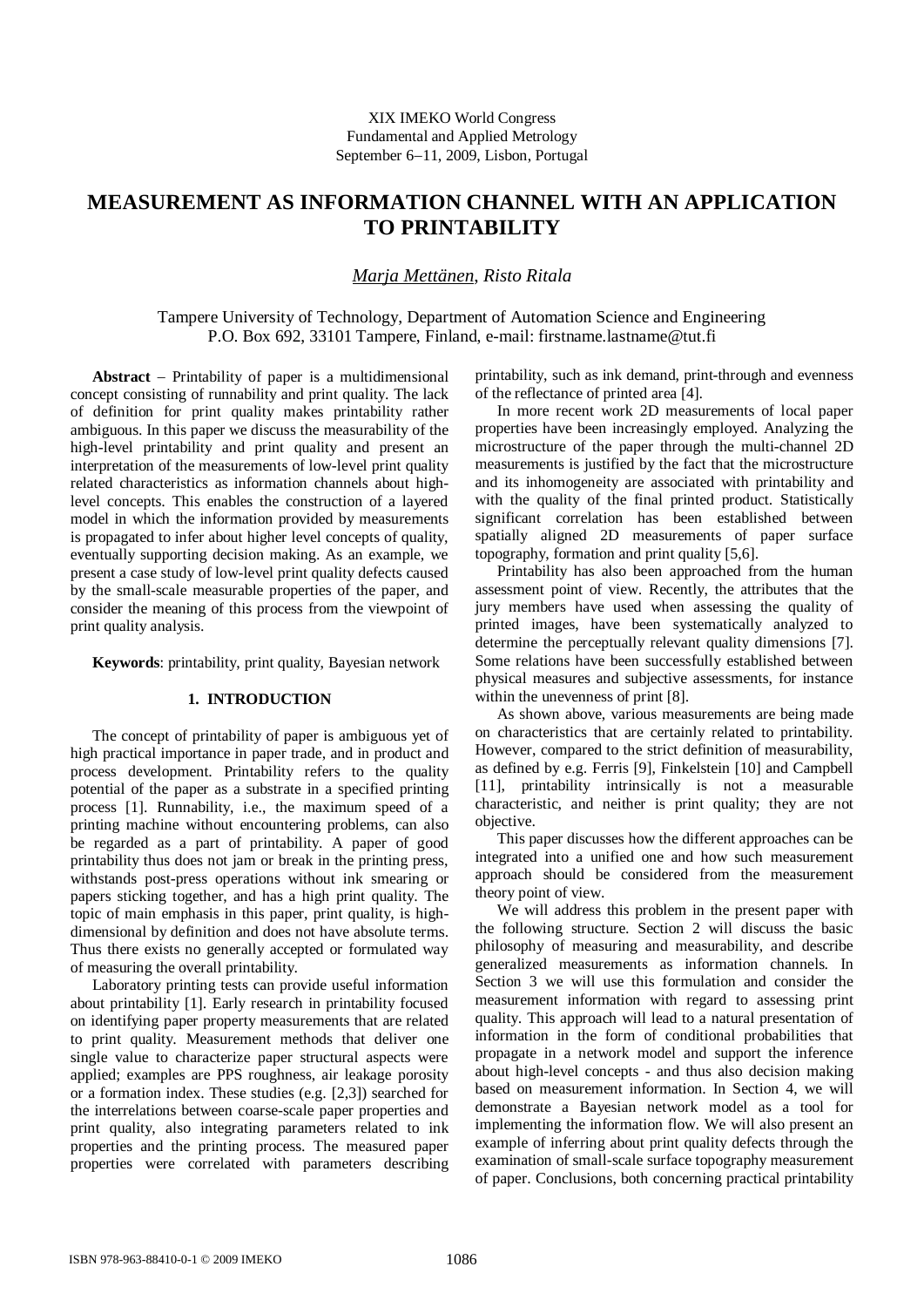assessment and the generalizability of the approach to other areas where human assessment is to be linked with measurement data, will be drawn in Section 5.

#### **2. MEASURABILITY AND INFORMATION CHANNEL**

What should the object of examination be like in order to be definable as a *measurable* quantity? As reviewed in [12], Campbell [11] has proposed in 1920: Measurability may be established by, first, "proving that the characteristic under investigation involves an empirical *order relation*", and second, by either (a) "finding a physical *addition* operation that allows the construction of a reference measurement scale and then performing measurement by comparison with it", or (b) "finding some *physical law* that allows the measure to be expressed as a function of other quantities". According to [12], at the time of Campbell's theory, sensation intensities could not be considered measurable quantities because it was impossible to define an addition operation for them. Later the requirement of additivity has been relieved by, e.g., accepting the equality of *ratios* to form the reference scale, and by utilizing representational theory largely developed among behavioral scientists. However, the requirement of *objectivity* remains in the definitions of measurement (e.g. [9], [10]). It means that, as numbers are assigned to properties in the measurement process, the numbers must be independent of the observer within the error limits. Our target of interest, high-level printability (or the affiliated perceived print quality), is not objective and hence we consider it non-measurable.

How should we mathematically define the concept of measuring? Rossi [13] presents both deterministic and probabilistic models for the measurement process. We apply the probabilistic approach. Let the random variable *Y* denote the target property that is being measured and let the random variable *X* denote the observations of *Y*. We shall allow *X* and *Y* to be vector-valued or scalars and the value space of their components may be real numbers, or discrete finite or infinite sets. In the probabilistic definition, the measurement of the target value  $Y = y$  is described as

$$
f_{X|Y}(\mathbf{x}|y). \tag{1}
$$

The measurement description is thus equivalent to the probability density (or probability for discrete measurement value space) of the observations, given the target  $Y = y$ . Thus measurement is an information channel, described as a conditional probability density. The channel carries information about the property that is being measured. Using the Bayes formula, the information about the target, given that measurement value  $X = x$  has been obtained, is

$$
f_{Y|x}(\mathbf{y}|\mathbf{x}) = \frac{f_{X|Y}(\mathbf{x}|\mathbf{y})f_Y(\mathbf{y})}{\int_{domain(\mathbf{y})} f_{X|Y}(\mathbf{x}|\mathbf{y})f_Y(\mathbf{y}) dy},
$$
 (2)

where  $f_Y(y)$  is the a priori information about the target. This can be assumed uniform, maximum entropy, if no information about the target is available prior to making the measurement. The information carried by the probability densities (1) and (2) is valuable when used in decisions on, say, product development. The estimate of *Y* is commonly taken as the value with the highest posterior probability density. The uncertainty is described by the second order terms of Taylor expansion of the logarithm of posterior probability density around the estimate of *Y*.

The Bayes formula (2) can be generalized also to cases where *X* or *Y* or both take discrete values. However, reducing the full measurement information of posterior probabilities to a single estimate value is questionable in this case. The most straightforward approach is to use the entire measurement information, the posterior probability, rather than estimates, in decision making. Many measurement concepts generalize quite naturally to such interpretation. For instance, the sensitivity of a measurement generalizes to comparing the measurement information through Kullback-Leibler distances [14] between the posterior distributions resulting from different measurement values.

Moreover, in practice it makes no difference for the decision maker whether the information comes from a *measurement* in a strict sense, or from an information channel. Namely, in the strict definition of measurement, the uncertainty of the estimate should affect the decisions; also when providing the entire measurement information for the decision maker, she/he must have a specified attitude towards uncertainties. Providing the estimate and its uncertainty as a covariance matrix corresponds to approximating the measurement with a Gaussian probability density.

In summary, all measurements can be thought as information channels, but not every information channel is a measurement in the strict sense.

### **3. MEASUREMENT INFORMATION ON PRINT QUALITY**

We aim at assessing the quality of the print, using instrumental measurements of the paper and the print. The perceptual print quality, as judged by a group of human observers, is the reference data against which the instrumentally measurable properties are compared. This is necessary for identifying the measurement description (1). Now the question addressed is: assuming such perception of a group of observers is consistent enough to specify the reference information, which are the physical features to be measured, and how are the measurement results related to the actual print quality, or to the reality concerning the target? We propose to model these interrelationships as a network with conditional probabilistic connections between the nodes, i.e. a Bayesian network. The data of instrumental measurement in this model/channel propagates through interconnected conditional joint probability densities.

To outline the structure of the model, we start from the subjectively assessed high-level print quality. The jury provides a discrete probability distribution over the predefined discrete scale of qualities. The result from the jury is thus a probability density on classification rather than an estimate of quality. The jury may assess the overall print quality using lower level quality concepts such as naturalness and clarity of details (usefulness) that are also on a discrete scale. The essential difference between the highlevel and low-level quality concepts is that the former is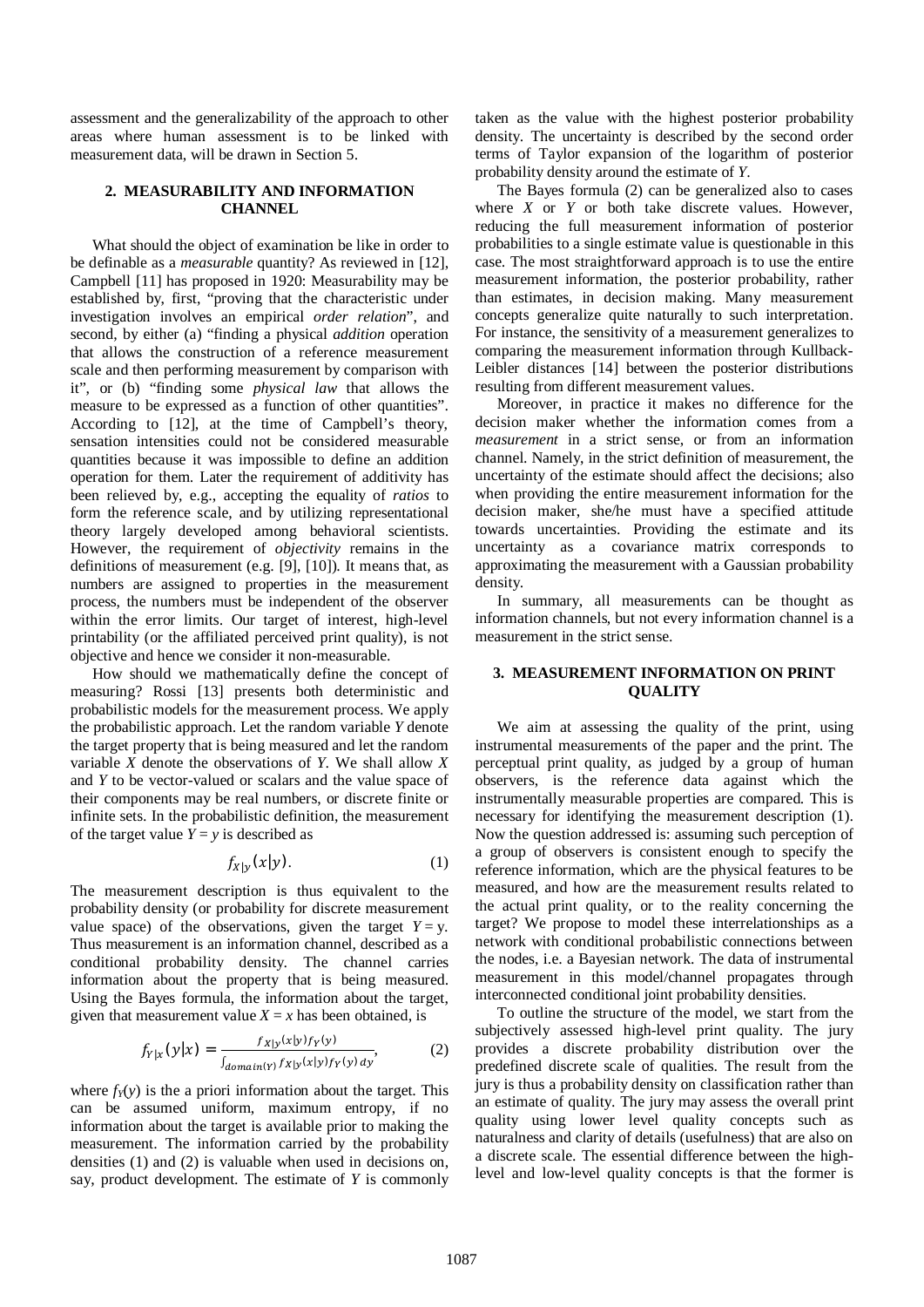expected to be context dependent while the latter are not. Still, the level of abstractness and subjectiveness is high and the quality concepts are multidimensional. Evidence of both the context - and content - dependence and the multidimensionality of the quality perception can be found, for instance, in [15], where Leisti et al. analyze the data from a subjective paired comparison test augmented by an interview of each observer. The interview data reveals that the evaluators change their criteria for preference when the comparison conditions are changed [15]. The test images of an image quality assessment should therefore be selected very carefully to obtain consistent reference data from the jury.

Studies with ink-jet printing [7] and laser printing [15] have arrived in quite similar lists of attributes that the jury members have typically used when assessing the quality of printed images. These findings are valuable when selecting the relevant attributes to the nodes of the Bayesian network. The attributes fall into several hierarchical levels in the perception of quality. For instance, the frequently mentioned sharpness and brightness represent a lower level than naturalness. To facilitate the construction of a model of the whole information channel, we assume that the lowest perception level consists of special concepts called perceptual quality elements (PQEs). They are assumed to be the attributes of the image that the humans can directly assess and that their assessments - despite the non-physical nature - are objective. Hence a jury would largely have consistent opinions about them. Instrumental measurements of print quality lie on the bottom of the hierarchy together with the measurements of paper quality properties.

We also assume that because of objectiveness all the instrumental measurements are defined as conditional probabilities in which PQEs are to be considered as measurement targets, see (1). The instrumental measurements thus provide information about the reality concerning the PQEs. Eerola et al. have presented an extensive study about the instrumental (or computational) measures of paper and print characteristics and their correspondence with human visual rankings of print quality [16]. Their findings within inkjet printing support the selection of, e.g., paper gloss and brightness, as well as print contrast, mottling and color properties to the model of print quality.

## **4. BAYESIAN NETWORK AND 2D PROPERTY MAPS**

A simplified graphical presentation of the proposed print quality model is shown in Fig. 1. It is a five-layered Bayesian network that realizes the hierarchy discussed in Section 3. The directed edges of the network, i.e. the arrows, describe the probabilistic relations between the nodes. The edges can be identified from a data set that contains parallel observations of the states of all nodes. For instance, identifying the edges between the instrumentally measurable print property layer and the PQE layer requires that both the instrumental measurements and jury's opinions about PQEs have been acquired from the same set of samples. As described in [17], the edges can be identified using e.g.



Fig. 1. An example configuration of the Bayesian network for the modelling of print quality.

correlation or mutual information (MI) as a similarity measure between the attributes in the identification data set. Pearson's correlation describes the linear dependence while MI also applies when the relations are nonlinear. The edges are identified as conditional state probability distributions at all combinations of states of the parent nodes.

It must be noted that the positions of the arrows in Fig. 1 are indicative and several other structures of the network are also possible. The data available so far does not support the simultaneous identification of all the edges between the nodes. However, the feasibility of a probabilistic network model in high-level quality assessment has already been shown by, e.g., Pulla et al. [17] who have successfully identified and analyzed a smaller Bayesian network structure in a case study of visual image quality on a laptop display. In the current study, we augment the setup by taking account of the paper and the printing process, and hence introducing the layer of instrumentally measurable paper properties. We present an example of inferring about the occurrence of print defects based on the detection of defects in the paper surface before printing. This example illustrates the use of measurement information under uncertainty.

We examine the relationship between the small-scale 2D measurements of the reflectance<sup>1</sup> of printed paper and the surface topography of unprinted paper. The interpretation is that high values of printed reflectance denote insufficient or missing printing ink. The analysis of the aligned topography and reflectance measurements reveals the degree to which the surface topography has affected the occurrence of such print defects. While earlier studies in the analysis of the aligned 2D maps of paper and print properties (e.g., [5,6]) have focused on identifying deterministic relationships between local paper properties and local print characteristics, we recognize the non-deterministic nature of the dependences and apply the conditional probability distributions as models of measurements and information channels.

The measurement data consists of surface topography maps and reflectance maps acquired from 16 newspaper samples before and after printing by a sheet-fed offset press. All the measurements are camera based and the pixel size is

<sup>&</sup>lt;sup>1</sup> This is not a true reflectance measurement (as described in [18] but rather a photographic image of the paper surface.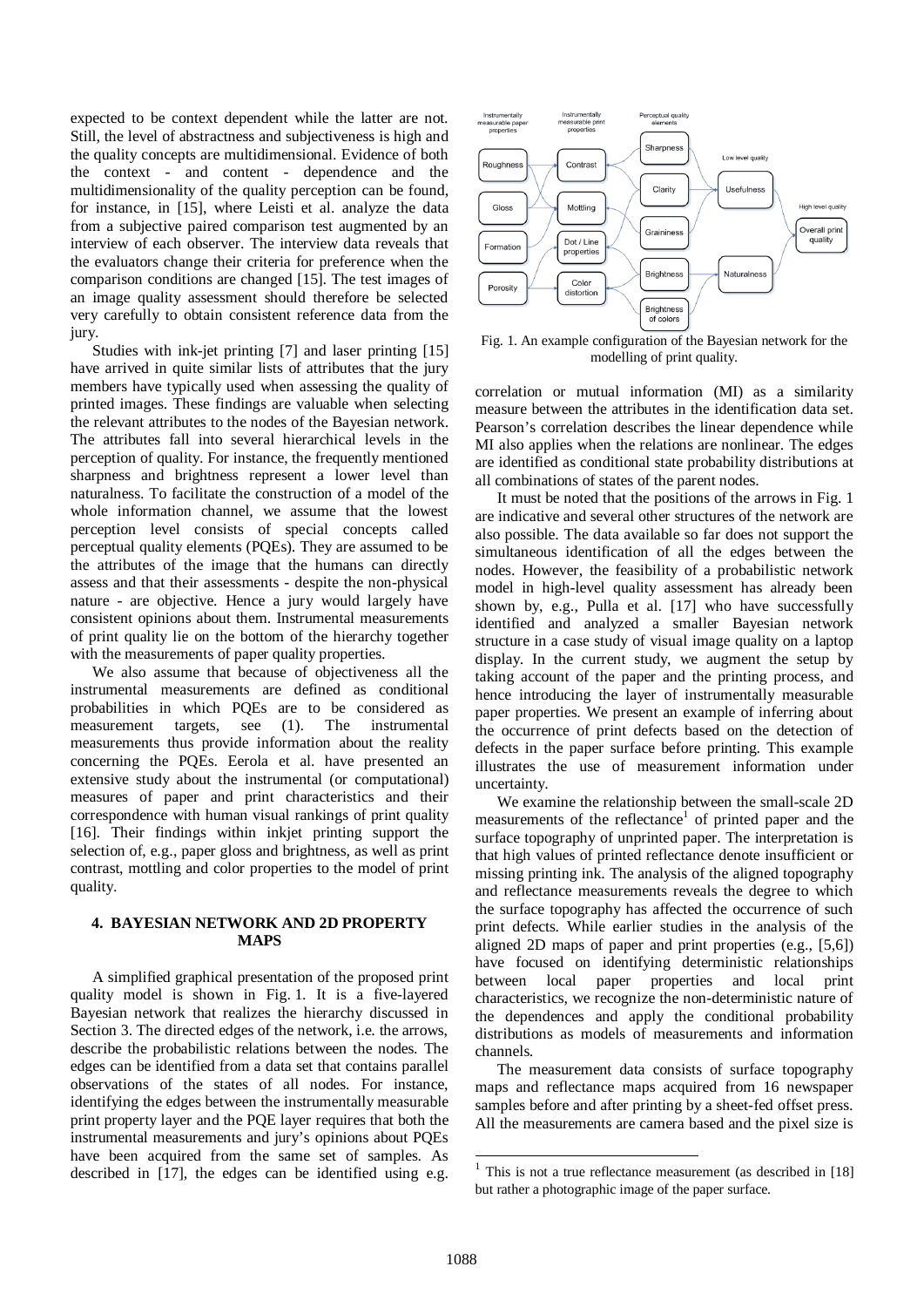

Fig. 2. Aligned measurements (top) and the corresponding anomaly masks on a 1.5 by 2 mm area. Left: unprinted surface topography, right: printed reflectance. The masks indicate 1 % of the lowest topography and 1 % of the highest reflectance points, respectively.

 $10 \mu m$  by  $10 \mu m$ . The image area is  $22.5 \mu m$  by  $15 \mu m$ . The measurements before and after printing have been aligned with subpixel accuracy using a cross-correlation based method [19] and the center area of approximately 2.5 million pixels has been selected for analysis to avoid the geometrically distorted edges. Fig. 2 presents an example of the aligned measurements of unprinted surface topography and printed reflectance, zoomed on a 1.5 mm by 2 mm area to show small details. The lower part of Fig. 2 presents the corresponding anomaly masks that in this case indicate the



Fig. 3. Marginal (solid black) and conditional (dashed red) probability distributions of printed reflectance values. Both curves have been normalized so that their integrals equal one.

lowest 1 % percentile of the topography map (i.e. the most extreme pits) and the highest 1 % of the reflectance values (i.e. the brightest print defects).

The coincidence of the two masks implies that some of the deep depressions (pits) on the paper surface are responsible for missing printing ink. If there were no dependence between these phenomena, the overlap of the masks would equal the mask percentage, in this case 1 %. In the 16 paper samples analyzed, the average overlap between the 1 % reflectance and topography masks is approximately 15 %. The statistical dependence between surface topography and printed reflectance is also depicted in Fig. 3 by the conditional probability distribution of the reflectance values on condition that the topography value has been classified (by the 1 % mask) as exceptionally low. The conditional distribution predicts clearly higher printed reflectance values compared to the general behavior of the reflectance that is described by the marginal probability distribution. The paper sample used in the illustrations of Fig. 2 and Fig. 3 represents the sample set very well.

The probability distribution approach presented in the above example naturally connects to the Bayesian network idea of analyzing the print quality. Similarly as the detection of paper surface defects leads into information about potential print defects, the low level measurement information in general propagates and interconnects with the other information channels. The nodes of the network will be determined by the quality evaluation task in question and thereby according to the measurement information available. It is expected that the context of the print quality evaluation task will, to a large degree, determine the information that is relevant to be gathered [7, 15, 20].

#### **5. CONCLUSIONS**

Typically the printability of paper is understood as the print quality resulting from the interaction between the paper properties and printing parameters. A challenging problem stems from the basic philosophy of measuring as such when applied to paper printability. We have proposed to interpret the technical measurements and the subjective quality classifications as information channels, to be linked together by a Bayesian network model. This is a feasible way to connect the information of various abstraction levels and to support the evaluation of ambiguous - often subjective - characteristics that in the strict sense may not be measurable.

#### **REFERENCES**

- [1] [1] J.-E. Levlin and L. Söderhjelm, *Pulp and Paper Testing*, in Papermaking Science and Technology, Fapet Oy. Jyväskylä, Finland, 1999.
- [2] J. M. Fetsko and A. C. Zettlemoyer, "Factors affecting print gloss and uniformity", *Tappi*, vol. 45, n°. 8, pp. 667-681, Aug. 1962.
- [3] J. R. Parker, "Fundamental paper properties in relation to printability", *Trans. of the 5th Fund. Res. Symp.*, (ed. F. Bolam), pp. 517-543, BPBIF, London, UK, 1976.